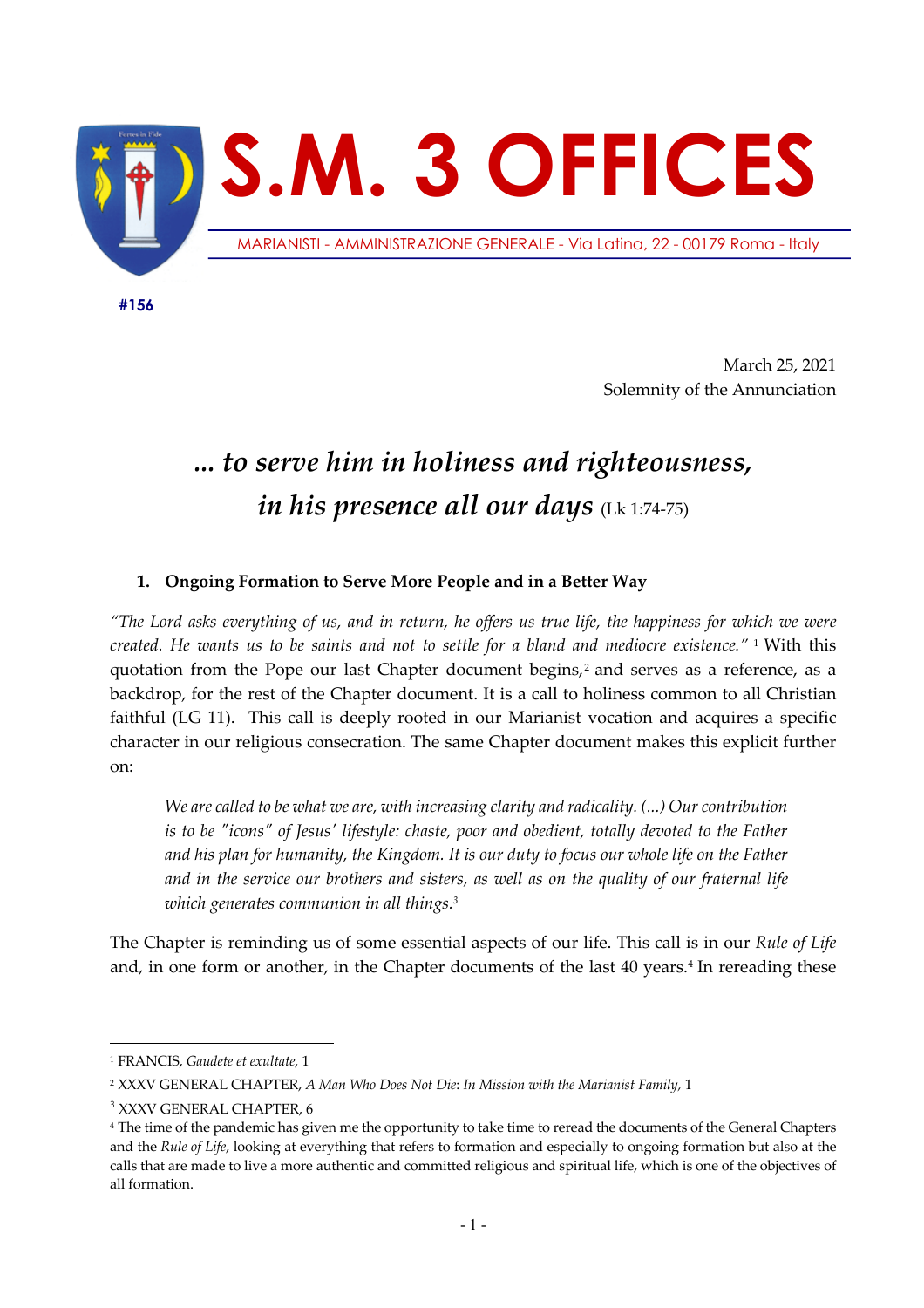documents it is striking that we repeatedly have to remind ourselves about and insist on the root of our vocation. They call us to be what we are, ever more clearly and radically.

We are speaking of being, not of doing. We are talking about a process, not a static condition. This process, by which we become ever more clearly and radically what we are called to be, is what the term *ongoing formation* means to me.

I think that, erroneously, we too often reduce ongoing formation to only theological courses (or psychological, or spiritual...), reading "pious" books, having a sabbatical year, annual retreats... despite all of this being very healthy and holy, and part of the formation process. Perhaps, however, we lose sight of the fundamental horizon: our daily living, the search for God's will and the desire to live our consecration more fully every day. Hence, the title of this article, taken from the Canticle of Zechariah that we pray every morning.

With this Canticle, we bless God who has raised up a saving power... who delivers us from our enemies...

> *To set us free from the hands of our enemies, free to worship him without fear, holy and righteous before him, all the days of our life. 5*

There is a perspective that looks towards doing: Serving God.

There is also a perspective that looks towards being: free from fear, and from the hands of enemies... in His presence, all our days.

# *All our days -* **Lifelong Formation**

In rereading the documents of the General Chapters it is clear that our *raison d'être* is mission, and that, in general, we "do" many things, and we do them well. We serve. However, it seems that we have not yet fully succeeded in finding the dynamics and processes that will make us "become more and more what we are called to "be." Or rather: the dynamics and processes are there (in the *Rule* and in the *Guide for Formation*), but it seems that we find it difficult to enter into these and to allow ourselves to be renewed and converted through them. I have no doubt (because I am a witness of it) about the growth in faithfulness and holiness of many of our brothers, but not everybody, and not always. That is the reason why we repeat the call over and over again. The present article is such a call, which I make to myself, and which I share with you. Why? Because the world needs us to be what we are called to be. It is our vocation:

*In calling us to be Marianists, God asks us to follow in a special way Jesus Christ, Son of God, become Son of Mary for the salvation of all. Our goal is to be transformed into his likeness and to work for the coming of his kingdom. (RL 2)*

<sup>5</sup> Lk 1:74 -75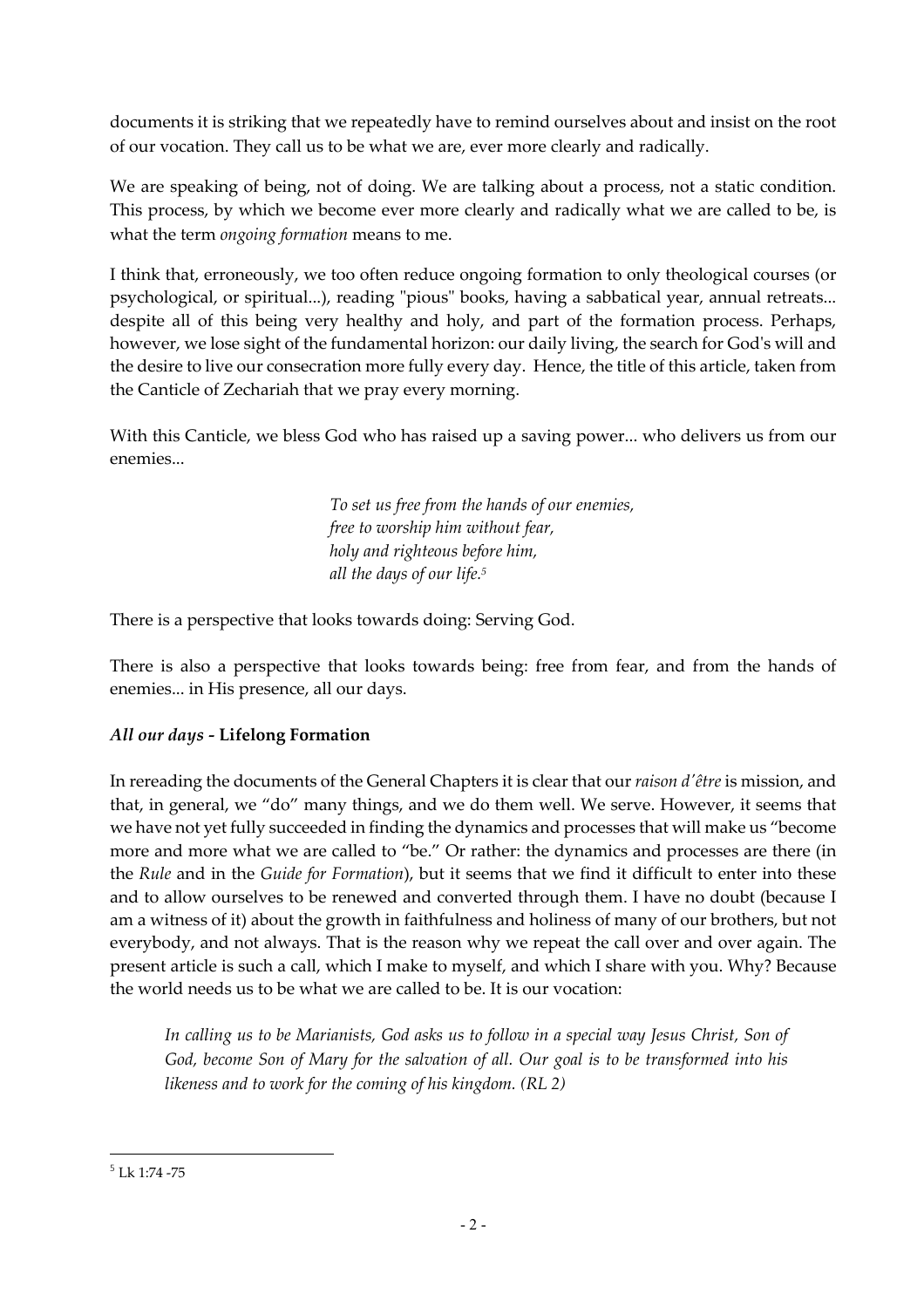We are here for the salvation of persons and to work for the coming of His Kingdom. However, that is only done by following Jesus Christ... and in becoming more conformed to Him. We must allow the Spirit to make us sons in the Son. When considering what we bring to the mission, we ask ourselves if it just our own talents (which are quite abundant), or do we need to bring more? The world needs the salvation of Jesus Christ. There is already a Savior. What is asked of us is that we allow ourselves to be transformed by Him and thus make Him present in the world, with His salvation. Our call asks us to allow ourselves to be transformed*: The consecrated person can never claim to have completely brought to life the "new creature" who, in every circumstance of life, reflects the very mind of Christ. Initial formation, then, should be closely connected with continuing formation, thereby creating a readiness on everyone's part to let themselves be formed every day of their lives. (VC* 69)

So, once again, we remind ourselves of this call to be renewed and converted; to let ourselves be formed. Because the world needs it.

## **2. Harvesting from Our Own Fields**

As I began this reflection, I realized that the fundamentals of ongoing formation are already very clearly stated in the *Rule of Life* and in the *Guide for Formation*. So, in order to begin, we need not go looking for other sources. These are the fundamental references:

- *Rule of Life*, Chapter IV, in both books (especially 59-62 and 4.4-4.6 and 4.11-4.17), and articles 39-43, 90, 3.7-3.11 and 6.17-6.20.
- *Guide for Formation*: Chapter IV, which corresponds to n. 185-207. It would be good to also look at the final numbers of the *Guide* (208-210) which give a good orientation concerning the spirit that guides our formation.

That is why I suggest that you re-read and meditate on these citations. Listen to how and where the Lord is calling you to walk. Recognize where your resistances are. See what things are written there and consider why you may have not embraced them.

It should be noted, however, that this journey is done together. It is not a process of the individual, but of the person. That is to say, of a being in relation. For this reason, most of the proposed means of growth are communal (liturgy, community meetings, retreats, annual exercises...) or relational (spiritual direction, interviews with the superior...). In an increasingly individualistic world, we have the great gift of community. However, we cannot ignore the fact that individualistic tendencies are indeed present, and we can allow ourselves to be carried away by them. That is why I think it helps us a lot to "act against" these tendencies. "Naturally" (in today's culture), we tend to isolate ourselves; we have to work at being together. We often find it difficult. It does not come instinctively. When we have to arrange common activities, we often make sure that they are well timed and affect our personal "agenda" as little as possible. Although I have already talked about this in *SM 3 Offices* (#152) on self-referentiality, I thought it was worth mentioning it again.

Bearing in mind the above, the fundamental thing is to make oneself available; that is, to be ready and willing to choose to embrace this process. It is an act of our will, of our freedom. So, the first question is, do I really want to grow and develop? Perhaps a preliminary question is necessary: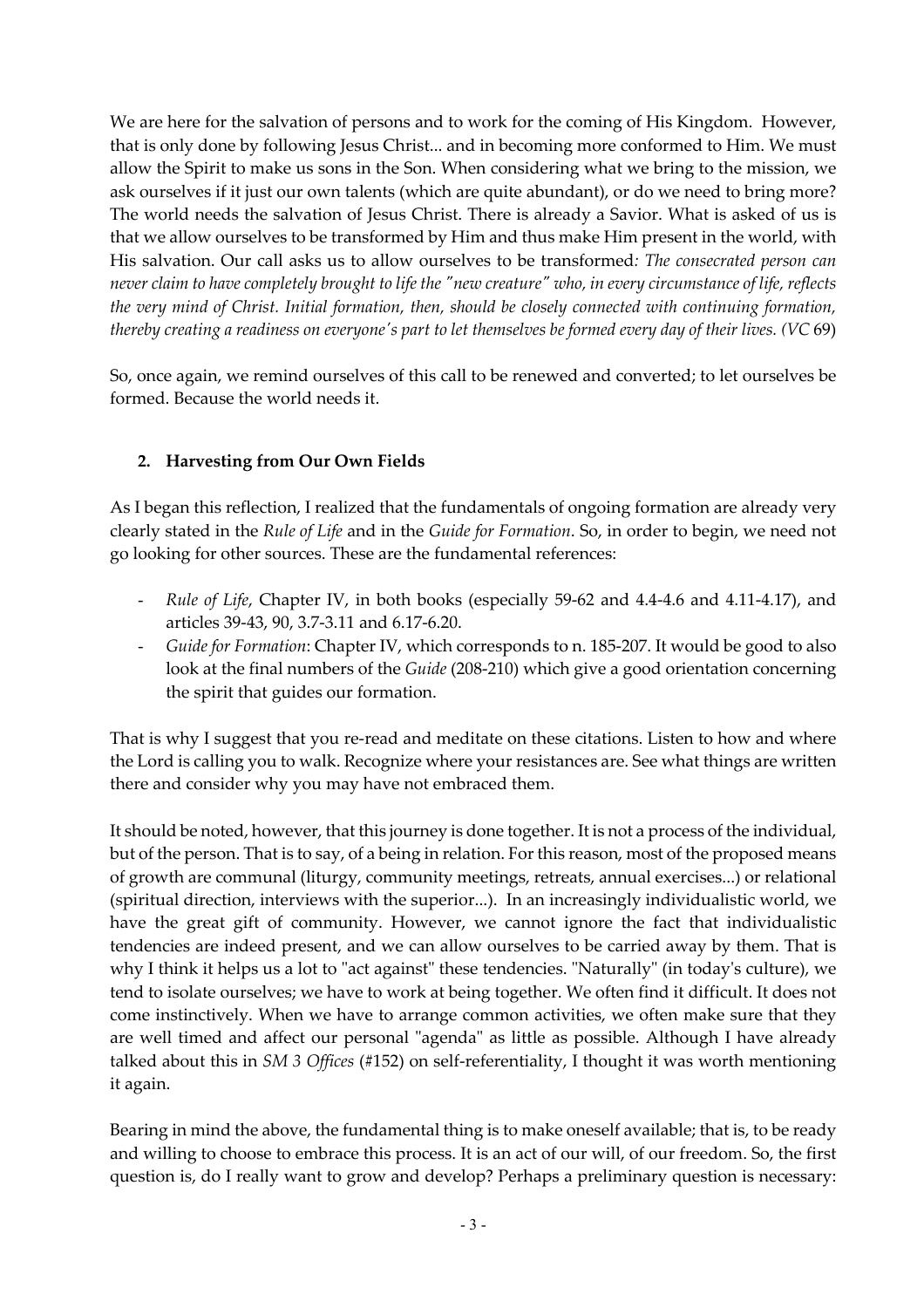do I even think that I need further "formation?" During visitations, we often find that people associate formation with the initial stages, up until perpetual profession. Unconsciously and too often, we think that, with this event, formation is closed. For some, there is an even more dangerous idea behind this type of thinking: once perpetual profession has been made, there is no need to be so "faithful" to community things, to prayer...; "there is no longer any need to fear formators and superiors who can "correct" or even reject me. Now I can do what I want."

Indeed, now you can do whatever you want. The question is: what do you want to do? You have consecrated yourself for life to serve the Lord; do you want to let Him continue to form you? Do you desire to be "conformed" to Jesus Christ? That is true ongoing formation. Everyday.

At the end of this paper, I offer some questions and guidelines for reflection - personal and communal - that will help us to review and recommit ourselves to our ongoing formation.

## **3. Free from Fear. Free from Our Enemies**

It is not enough to simply have the desire. We have much baggage, and many enemies.

The quote from Zechariah's canticle says it perfectly: "in order to serve Him in holiness and righteousness all our days" we must be granted freedom from fear and from the hands of our enemies.

There are enemies and there are fears. In addition, we must be set free. It is not in my power to free myself. Freedom is granted to us, it is a process of healing, of grace, of "ongoing formation." God "shapes" us in the image of his Son and frees us from everything that we do to oppose and resist this change.

Briefly I propose here a couple of themes and authors that I have read or reread recently and which can shed light on this subject:

a) We begin with Fabio Rosini, a priest of the Diocese of Rome who works primarily in youth and vocation ministry. In his book *L'arte di guarire (*for now only in Italian), he proposes a healing path inspired by the Gospel story of the healing of the woman with hemorrhages. His proposal is that any authentic healing is a liberation of our capacity to love and to let ourselves be loved. To open or to close oneself to love, is the real issue. He gives a long description of the "pathologies of relationship" that reveal our limitations in loving. That is where we must take a close look at our lives. What prevents us from loving? His answer is that behind each of these "pathologies" there is always fear.

*In fact, the opposite of love is not hate but fear. Fear is that whip, that scourge that beats inside and distorts attitudes, makes us aggressive or submissive, imposes securities, compensations and possessiveness, dictates the times of compulsions and extinguishes or hurts the love in our heart.* 6

<sup>6</sup> Rosini, Fabio. *L'arte di guarire.* p. 46. San Paolo Edizioni (Kindle Edition). My own translation.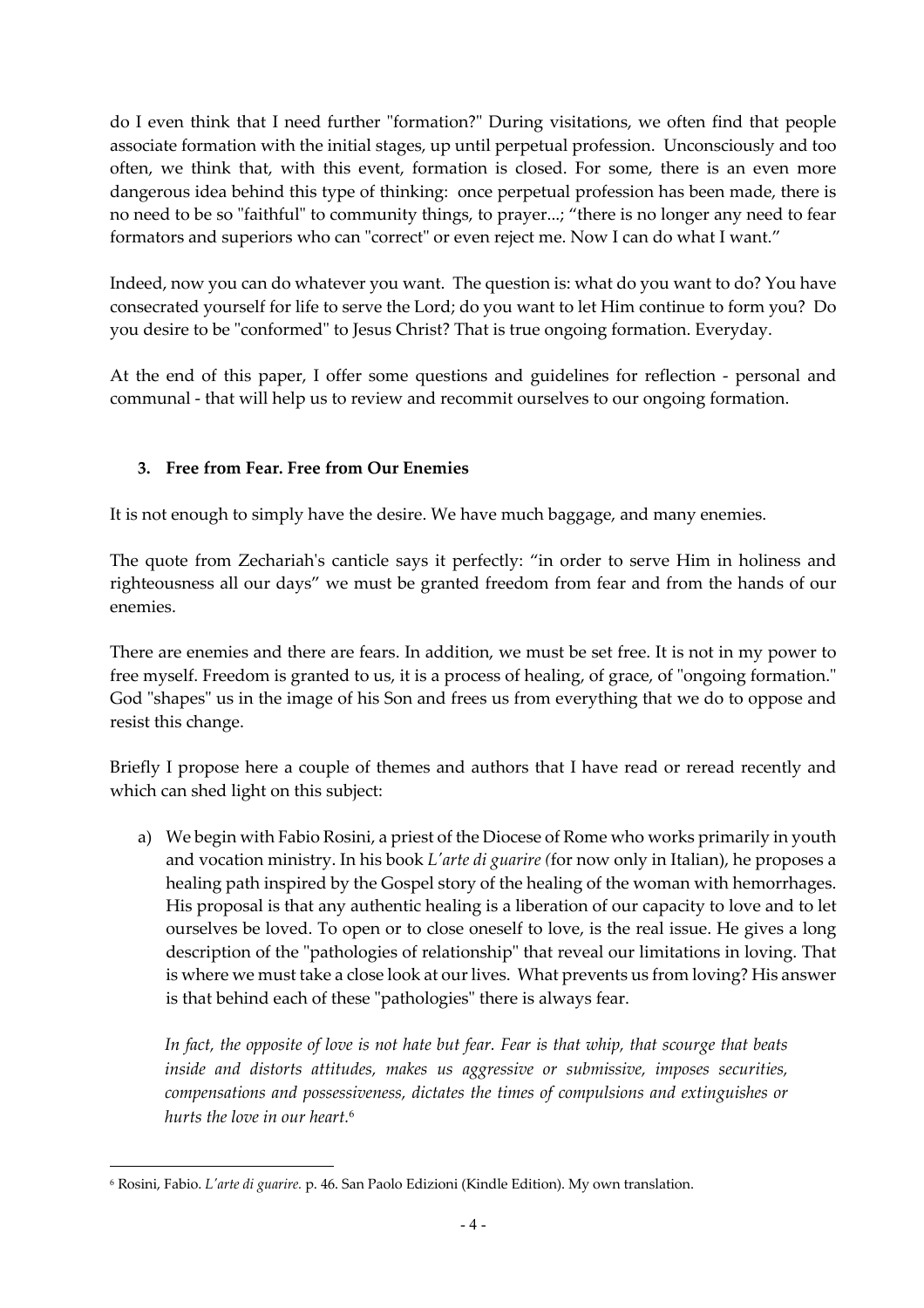Fear, therefore, is what limits us (sometimes a lot) in our capacity to love, that is, to serve the Lord.

In the same chapter, the author reviews a series of fears that grip us (without pretending to be exhaustive) and ends up linking them to the vices or deadly sins. The whole book is worth reading for those who know Italian. This theme of vices or capital sins leads us to two other authors.

b) Evagrius Ponticus and John Cassian. Two classics. Two masters of the spiritual life and of "formation" in consecrated life. "Formation" as a process of transformation of the person. We can turn to either of them to guide us in this process of liberation from "our enemies." It is the classical presentation in Eastern Christianity of the eight vices, or demons, which in the later Latin tradition was formulated as the seven deadly sins. That is why Evagrius' presentation is interesting (Cassian follows his line of thinking). He speaks of demons or spirits, those enemies that we encounter every day in our life and that oppose us in our efforts to live our vocation faithfully.

Evagrius' *Practical Treatise* is a jewel of spirituality containing great psychological insights. However, it is a book that requires a good guide, because our anthropological, spiritual, and theological context is very different from that of the author, and it can be very difficult to read. 7

John Cassian, in the second part of the *Cenobitic Institutions*, also has a presentation of these eight evil spirits and how to combat them. It is more didactic, although an annotated reading always helps to better understand these works from such a different time and context. However, the themes he treats are very much up to date. The demons of pride, vainglory, anger, envy, acedia, greed, lust, and gluttony still threaten and wound us.

If you really want to go deeper into this subject, Jean Claude Larchet's work, *Thérapeutique des maladies spirituelles*, is a splendid analysis of the diseases of the spirit, and the possible path towards their healing. 8

*Free from fear.* There are internal realities within us that bind us and limit our capacity to love, our will, and our desire to serve. We can group them into "fears" or "concerns." I think we are all more or less aware of this... but we have to keep working on this, desiring, and asking to be liberated. *-* **Lifelong Formation**

*Free from our enemies.* There are realities that oppose the life of God. There are "evil spirits" that lead us away from the good and deceive us. Not recognizing them is the first great defeat. Ongoing formation also means growing in the discernment of spirits, in being accompanied and

<sup>7</sup> Gabriel Bunge's edition provides a helpful introduction and commentary. I think it only exists in the original German with translations into French and Italian.

<sup>8</sup> The French edition in Les Éditions du Cerf, 2000. Spanish translation: *Terapéutica de las enfermedades espirituales*, Sígueme, 2020. English translation: *Therapy of Spiritual Illness*. Alexander Press, 2012.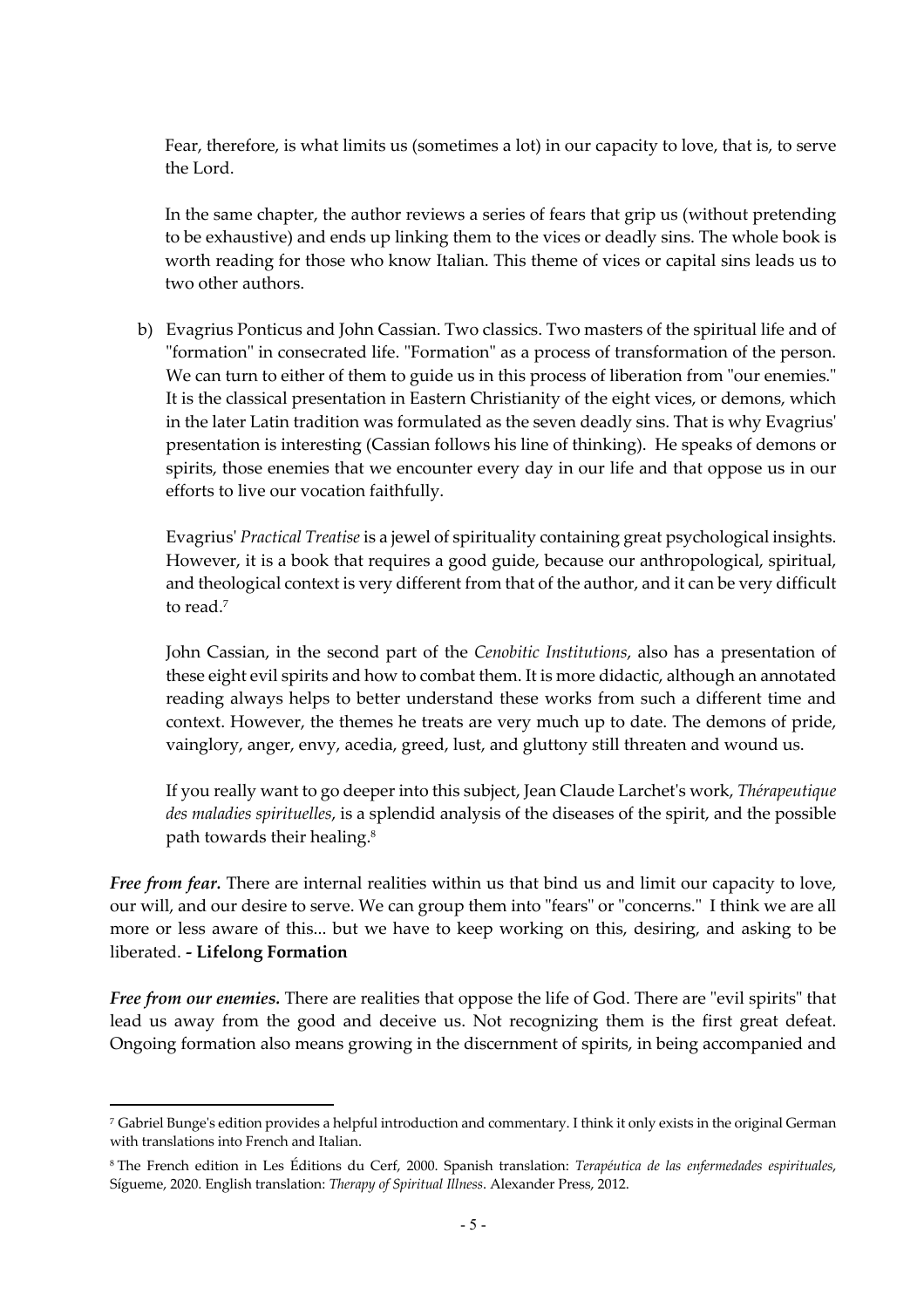allowing oneself to be led by a good guide, as well as by the brothers of the community, so that each day we may be freer: *free from fear and free from our enemies*.

### **4. With Holiness and Justice**

The term "holiness" is not very frequent in our vocabulary. Neither the day-to-day nor the official one. <sup>9</sup> Yet, the last General Chapter and Pope Francis, remind us of this call, already present in our *Rule*: *We know that, despite our imperfections, the God who loves us and calls us to holiness can make our personal and community lives into a witness of a people of saints.* (RL 33)

The *Benedictus* makes it explicit that this service to God, to which we are called, is *with holiness and justice*. The preparation of this reflection coincided with the publication by Pope Francis of the Apostolic Letter *Patris corde* (December 8, 2020). It seemed to me that the figure of St. Joseph, so important in our tradition, can exemplify better than anything else this service carried out *with holiness and justice*. Therefore, I also invite you to meditate on and pray with that particular text.

As Pope Francis points out at the end of the *Letter*, we live in a world and a Church that needs fathers. But no one is born a father, they are made. Because of our educational tradition and because of the role we are often assigned (or assign ourselves), we are very used to being teachers. But to be truly fathers we must assume the responsibility we have towards others (justice) and be able to make ourselves a gift (holiness).

That is why we are invited to learn from Joseph how to be fathers with tenderness; how to live in obedience to the will of the Father, serving directly the person and mission of Jesus. We can also learn from him how to welcome life as it comes: *Joseph's spiritual life does not show us a way that explains, but a way that welcomes*. All this is done with creative courage, hard work, and accepting the fact that we do not need to have the leading role. <sup>10</sup> We can learn a lot from Joseph, as our founder knew well.

#### **5. In His Presence, All Our Days**

One of the calls most often repeated by the Chapters is that of being faithful to the hour of meditation, as the *Rule* indicates in #55:

> *We are convinced that the essential is the interior. In order to be faithful to our calling as Marianists, and to grow in the life of faith,*

<sup>9</sup> In the Chapter documents since 1981 there are hardly any references. Practically, we have to wait until 2001 for the idea of holiness and the call to be saints to appear. Later, it appears in the Chapter of 2012. In the last one, it appears as an initial call and acquires a certain weight in the document. I think we have often preferred to speak of "consistency" or "fidelity;" these are certainly very important values, but they put the emphasis on our part (what we do) rather than on God's action in us. Perhaps one more example of self-referential culture.

<sup>10</sup> The quotations in this paragraph are taken from numbers 3-5 of *Patris corde*.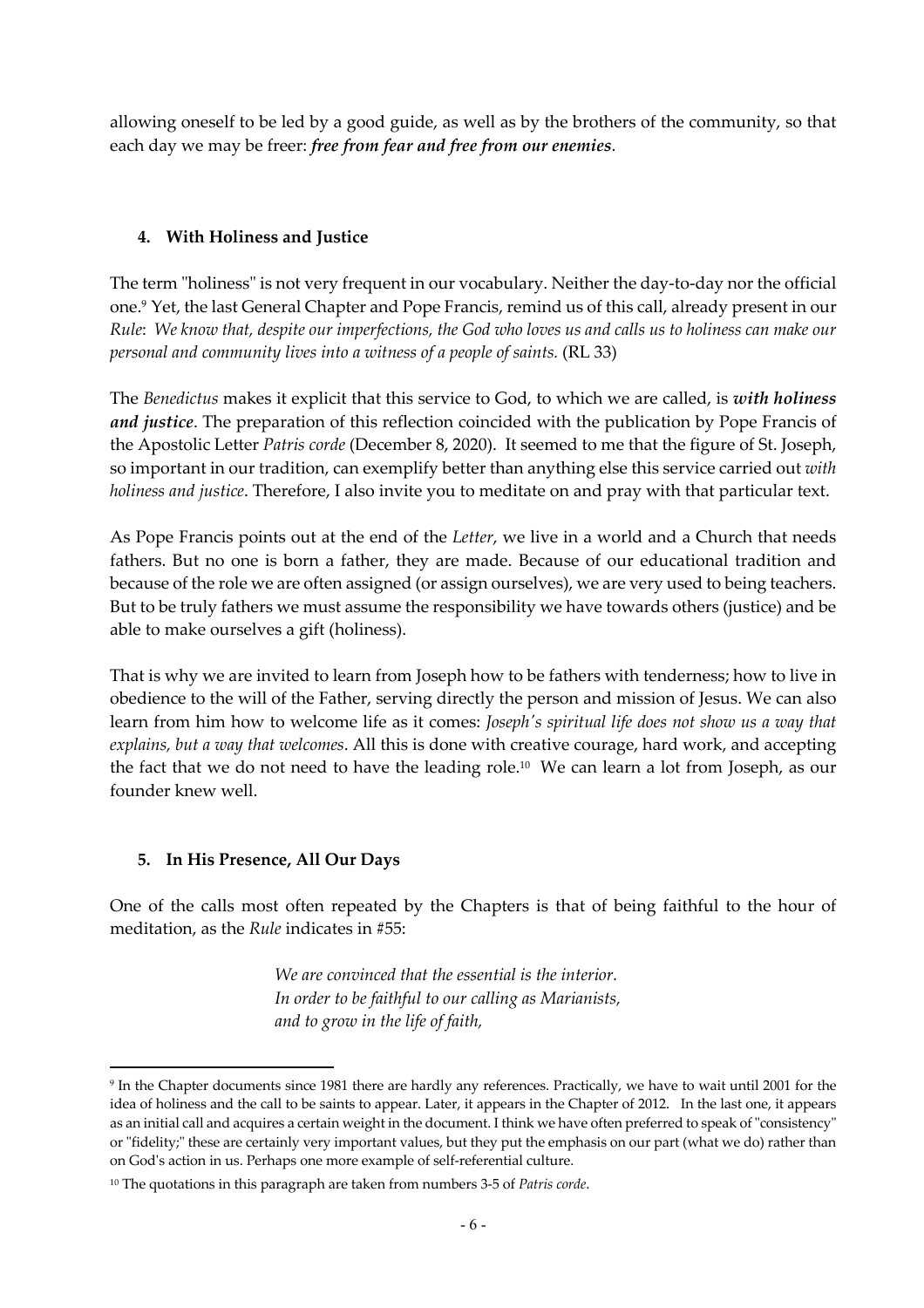*we devote an hour of each day to personal meditation. In this form of prayer, we allow the Spirit of Christ to take possession of our lives, filling us with faith, hope, and charity.*

If we have to remind ourselves every so often, it is because this practice is difficult for us, and because we do not do it in full, or regularly. We resist God, we resist letting the Spirit of Christ take possession of our lives. Consciously or unconsciously, we resist. This applies to both those who have decided that such practices do not serve or help them, and those who do sit for an hour every day to meditate. Some of us resist more, others less. There are times in life when we resist more or simply ignore these things, and others when we seek and desire them (and yet still not without some resistance). That is nothing new. It is simply part of the journey.

A great teacher in the way of prayer is St. Teresa of Jesus (of Avila). In Chapters 8 and 9 of the *Book of Life* she recounts her difficulties with prayer, how she gradually gave it up and how the Lord brought her back to this relationship, to this "friendship," as she defines it. Reading and meditating on these chapters can do us much good in recognizing the difficulties we have with prayer, and with our desire to confront them. Just one example:

*That was all my prayer, and had been, when I was in this dangerous state, (...) and very often, for some years, I was more occupied with the wish to see the end of the time I had appointed for myself to spend in prayer, and in watching the hour-glass, than with other thoughts that were good. If a sharp penance had been laid upon me, I know of none that I would not very often have willingly undertaken, rather than prepare myself for prayer by self-recollection. And certainly the violence with which Satan assailed me was so irresistible, or my evil habits were so strong, that I did not betake myself to prayer; and the sadness I felt on entering the oratory was so great, that it required all the courage I had to force myself in. (...) In the end, our Lord came to my help.*<sup>11</sup>

Each day we strive to be able to live more and more, in his presence, and to serve him better. Because, as St. Teresa says, "*if we do not recognize the gifts received at His hands, we shall never be moved to love."12*

*All our days.* Our formation is permanent only if it is something we ordinarily do every day; if it touches our daily life and is not reduced to extraordinary actions. The CIVCSVA document *New wine in new wineskins* (#35) insists on this dimension of ongoing formation: *formation is truly continuous only when it is ordinary and carried out in the reality of everyday life*. *(...) Each individual is called to let himself or herself be touched, educated, provoked, and enlightened by life and by history, by what he or she proclaims and celebrates, by the poor and excluded, and by those near and far.*

The same document (#36) will insist on the community dimension: *The fraternity is, in fact, the place of eminent continuous formation.*

<sup>11</sup> St. Teresa of Jesus, *Book of her life*, VIII.7.

<sup>12</sup> St. Teresa of Jesus, *Book of her life*, VIII.X.4.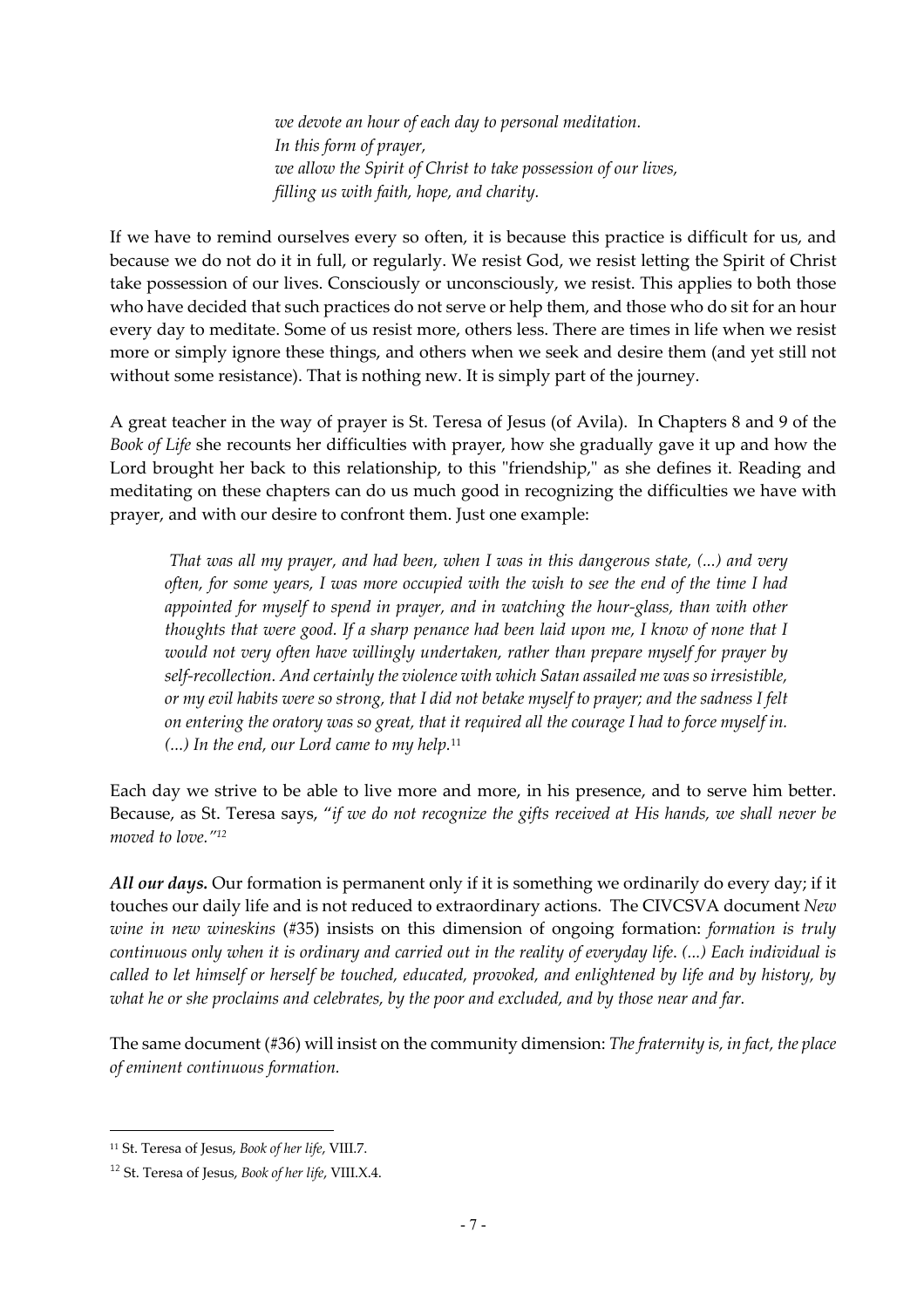#### **Conclusion: To Serve**

In the conclusion of SM 3 Offices #152 on self-referentiality I said: *We need to be "taken out," because the urgency of salvation is great. There are millions of suffering and needy people. God urges us to let ourselves go out. There is a great need for salvation to avoid spending our lives looking at what He has not given me or what I have not received.* 

Once again, at the conclusion of these reflections, the call is similar and nothing more than an invitation to take our ongoing formation seriously, that is to say, to allow ourselves to be *formed* by the Spirit according to our vocation, to allow ourselves to be *conformed* to Jesus Christ. Because that is our life, our calling. We do that in order to work for the coming of His Kingdom, that we may do it for the sake of the Kingdom, and not for ourselves.

The world needs salvation – the salvation of the Lord Jesus. He has asked us to be His disciples, to become like Him. This is the action of the Spirit and Mary in us: to conform us to Jesus Christ. That what the world so desperately needs.

Let us serve the Lord in holiness and righteousness, in his presence all our days.

 $PR$ 

Pablo Rambaud SM Assistant General for Religious Life